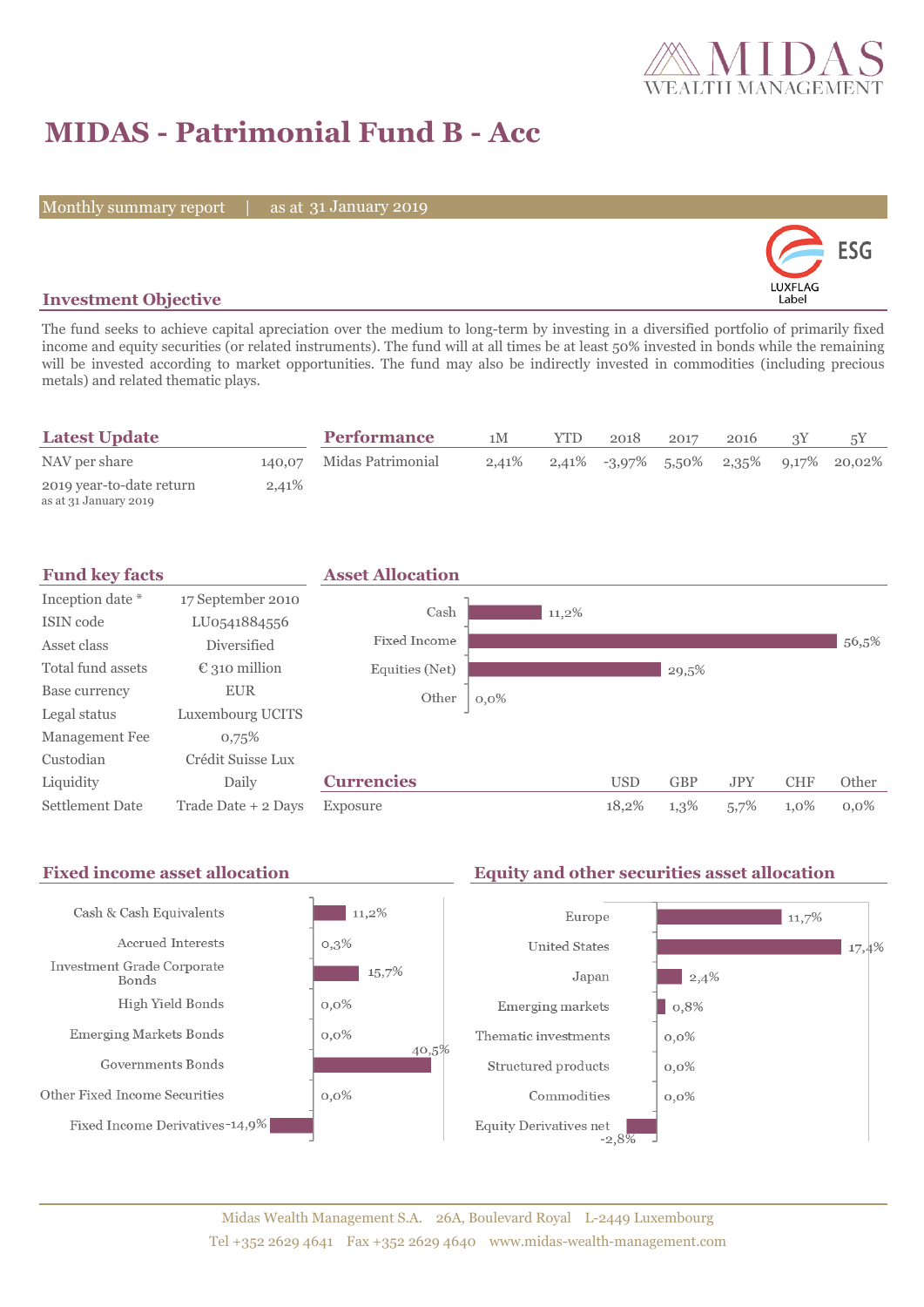

# **MIDAS - Patrimonial Fund B - Acc**

Monthly summary report | as at 31 January 2019

| Top 10 fixed income holdings            | <b>YTM</b> | Rating     | Weight  | <b>Fixed income rating breakdown</b> |
|-----------------------------------------|------------|------------|---------|--------------------------------------|
| DEUTSCHLAND REP : DBR 0 1/2 08/15/27    | $0.0\%$    | <b>AAA</b> | 5,4%    |                                      |
| NETHERLANDS GOVT: NETHER 0 3/4 07       | $0,3\%$    | <b>AAA</b> | 3,4%    | AAA<br>33,0%                         |
| BOTS: BOTS $\sigma$ 05/31/19            | $-0,1%$    | <b>BBB</b> | $3,2\%$ | AA<br>15,7%                          |
| EUROPEAN INVT BK : EIB o $3/8$ o7/16/25 | 0,2%       | <b>AAA</b> | 2,6%    | А<br>$9,3\%$                         |
| AGENCE FRANCAISE : AGFRNC 0 1/8 11/1    | 0,1%       | AA         | 2,6%    | <b>BBB</b><br>33,7%                  |
| HELLENIC T-BILL : GTB 0 04/05/19        | 0,7%       | B          | 2,6%    | <b>BB</b><br>$0,0\%$                 |
| BTPS: BTPS 2 02/01/28                   | 2,6%       | <b>BBB</b> | 2,3%    | B<br>4,6%                            |
| DEUTSCHLAND REP: DBR 11/4 08/15/48      | 0,8%       | <b>AAA</b> | $2,0\%$ | CCC<br>$0,0\%$                       |
| ALLIANDER: ALLRNV 07/8 04/22/26         | $0.6\%$    | $AA-$      | $2,0\%$ | <b>NR</b>                            |
| SPANISH GOV'T: SPGB 1.6 04/30/25        | 0,6%       | $BBB+$     | 1,8%    | 3,8%                                 |

| Top 10 equity holdings       | Sector                        | Weight | <b>Equity sector breakdown</b> |          |
|------------------------------|-------------------------------|--------|--------------------------------|----------|
| VISA INC                     | Information Technolog 0,8%    |        | <b>Consumer Discretionary</b>  | 11,4%    |
| <b>MICROSOFT CORP</b>        | Information Technolog 0,8%    |        | Consumer Staples               | 10,9%    |
| ALIBABA GROUP HOLDING-SP ADR | Consumer Discretionar 0.8%    |        | Energy                         | $5,9\%$  |
| <b>JOHNSON &amp; JOHNSON</b> | <b>Health Care</b>            | 0,8%   | Financials                     | 16,0%    |
| MEDTRONIC PLC                | Health Care                   | 0,7%   | Health Care                    | 15,4%    |
| <b>FREY</b>                  | <b>Real Estate</b>            |        | <b>Information Technology</b>  | 15,1%    |
|                              |                               | 0,7%   | Industrials                    | 9,8%     |
| PEPSICO INC                  | <b>Consumer Staples</b>       | 0,7%   | Materials                      | $13,6\%$ |
| <b>APPLE INC</b>             | <b>Information Technology</b> | 0,7%   | <b>Communication Services</b>  | 5,8%     |
| ALPHABET INC-CL A            | Communication Service 0.7%    |        | Utilities                      | 1,4%     |
| <b>SAFRAN SA</b>             | Industrials                   | 0,7%   | Real Estate                    | 4,8%     |
|                              |                               |        |                                |          |

## **Top 5 funds and other holdings**

Amundi Japan TOPIX ETF 2,4%